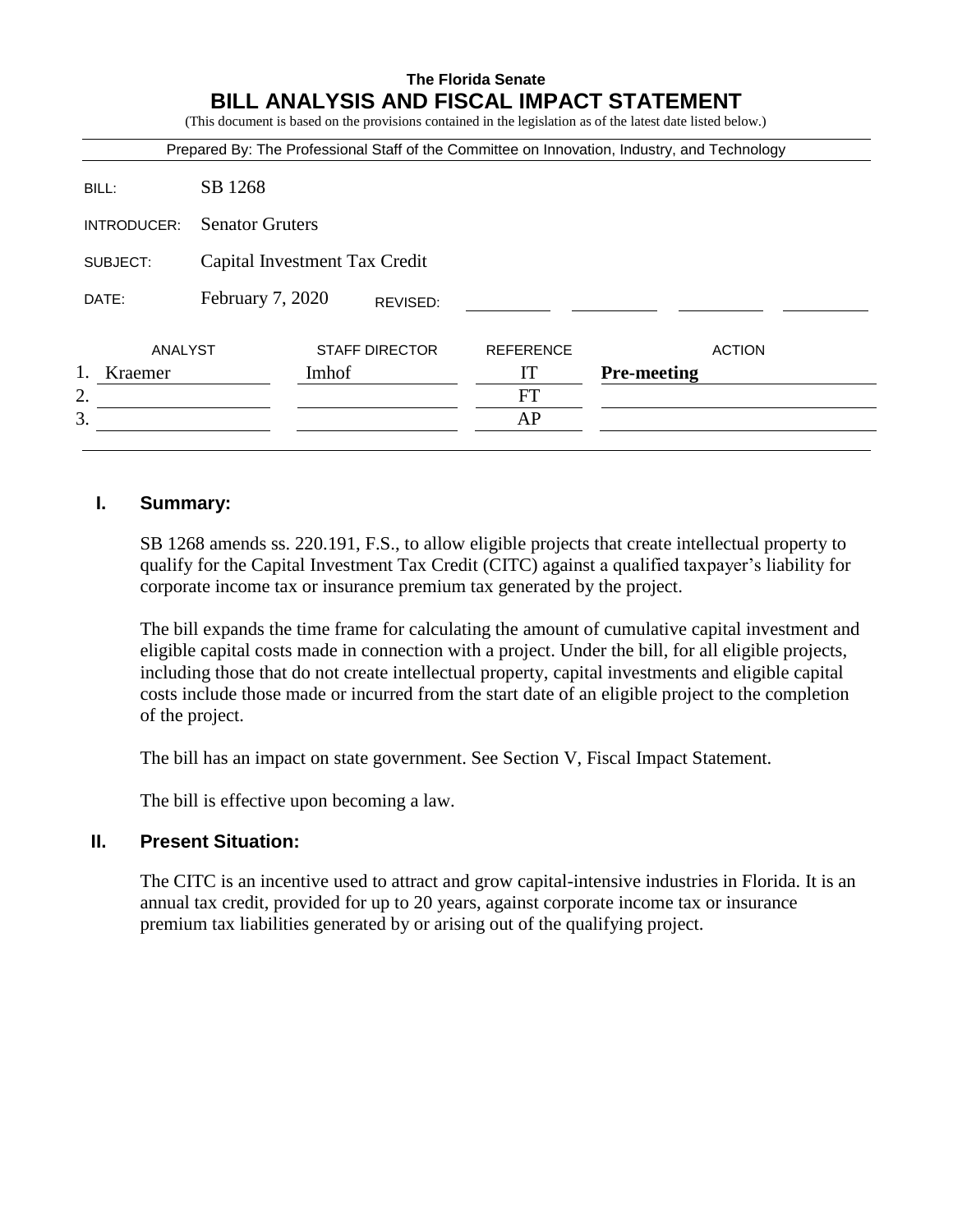The projects that are eligible for the CITC include:

- A new or expanded facility which creates at least 100 new jobs in Florida in designated portions of these high-impact sectors<sup>1</sup> identified by Enterprise Florida, Inc., and certified by the Department of Economic Opportunity (DEO):<sup>2</sup>
	- o Clean energy;
	- o Financial services;
	- o Information technology;
	- o Life sciences [biomedical];
	- o Semi-conductors [silicon technology];
	- o Transportation equipment manufacturing;
	- o Advanced manufacturing; or
	- o A corporate headquarters facility.
- A new or expanded facility engaged in a designated target industry which is induced by the CITC to create or retain at least 1,000 jobs, provided that at least 100 of those jobs are new, pay an annual average wage of at least 130 percent of the average private sector wage in the area, and results in a cumulative capital investment of at least \$100 million.<sup>3</sup>
- A new or expanded headquarters facility which locates in an enterprise zone and brownfield area<sup>4</sup> and is induced by the CITC to create at least 1,500 jobs which on average pay at least 200 percent of the statewide average annual private sector wage, and which new or expanded headquarters facility makes a cumulative capital investment in Florida of at least \$250 million. Headquarters projects can also qualify with a capital investment as low as \$15 million.<sup>5</sup>

The level of the CITC available to a qualifying project is determined by a project's eligible capital costs.<sup>6</sup> Eligible capital costs include all expenses incurred in the acquisition, construction, installation, and equipping of a project from the beginning of construction to the commencement of operations.<sup>7</sup> Taxpayers are generally allowed an annual CITC equal to five percent of the project's eligible capital costs, against the corporate income tax liability of insurance premium tax liability generated by the qualifying project, for a period not to exceed 20 years.<sup>8</sup>

<http://www.oppaga.state.fl.us/MonitorDocs/Reports/pdf/1916rpt.pdf> (last visited Feb. 6, 2020).

<sup>&</sup>lt;sup>1</sup> See the list of qualified industries in the DEO's 2019 Incentives Report, at p. 56, at [http://www.floridajobs.org/docs/default](http://www.floridajobs.org/docs/default-source/reports-and-legislation/2018-2019-annual-incentives-report---final.pdf?sfvrsn=c2a340b0_2)[source/reports-and-legislation/2018-2019-annual-incentives-report---final.pdf?sfvrsn=c2a340b0\\_2](http://www.floridajobs.org/docs/default-source/reports-and-legislation/2018-2019-annual-incentives-report---final.pdf?sfvrsn=c2a340b0_2) (last visited Feb. 6, 2020) According to the Office of Program Policy Analysis and Government Accountability (OPPAGA) in its Report No. 19-07, *Florida Economic Development Program Evaluations – Year 7* (December 2019), at p. 17, the high-impact sectors designated by DEO currently include the following business sectors: Transportation Equipment (Aviation/Aerospace), Information Technology, Life Sciences, Financial Services, Corporate Headquarters, and Clean Energy. *See*

<sup>2</sup> *See* s. 288.108(6), F.S.

<sup>&</sup>lt;sup>3</sup> See s. 288.106(2)(q), F.S., for the method of designation of a target industry; the term "target industry business" does not include business involving retail; certain municipal/investor-owned electric utilities, or rural electric cooperatives; any phosphate or other solid minerals severance, mining, or processing; any oil or gas exploration or production; or any business subject to regulation by the Division of Hotels and Restaurants of the Department of Business and Professional Regulation. <sup>4</sup> A brownfield area is designated by a local government for possible cleanup and rehabilitation of polluted sites. *See*

s. 376.80, F.S., for the brownfield area administration process.

<sup>5</sup> *See* s. 220.191(3)(a), F.S.

<sup>6</sup> *See* s. 220.191(2)(a), F.S.

 $7$  Section 220.191(1)(c), F.S.

<sup>8</sup> Section 220.191(2)(a), F.S. A credit may not be carried forward or backward to a subsequent or prior year, except that, if a credit granted to a project that results in a cumulative capital investment of at least \$100 million is not fully used in any one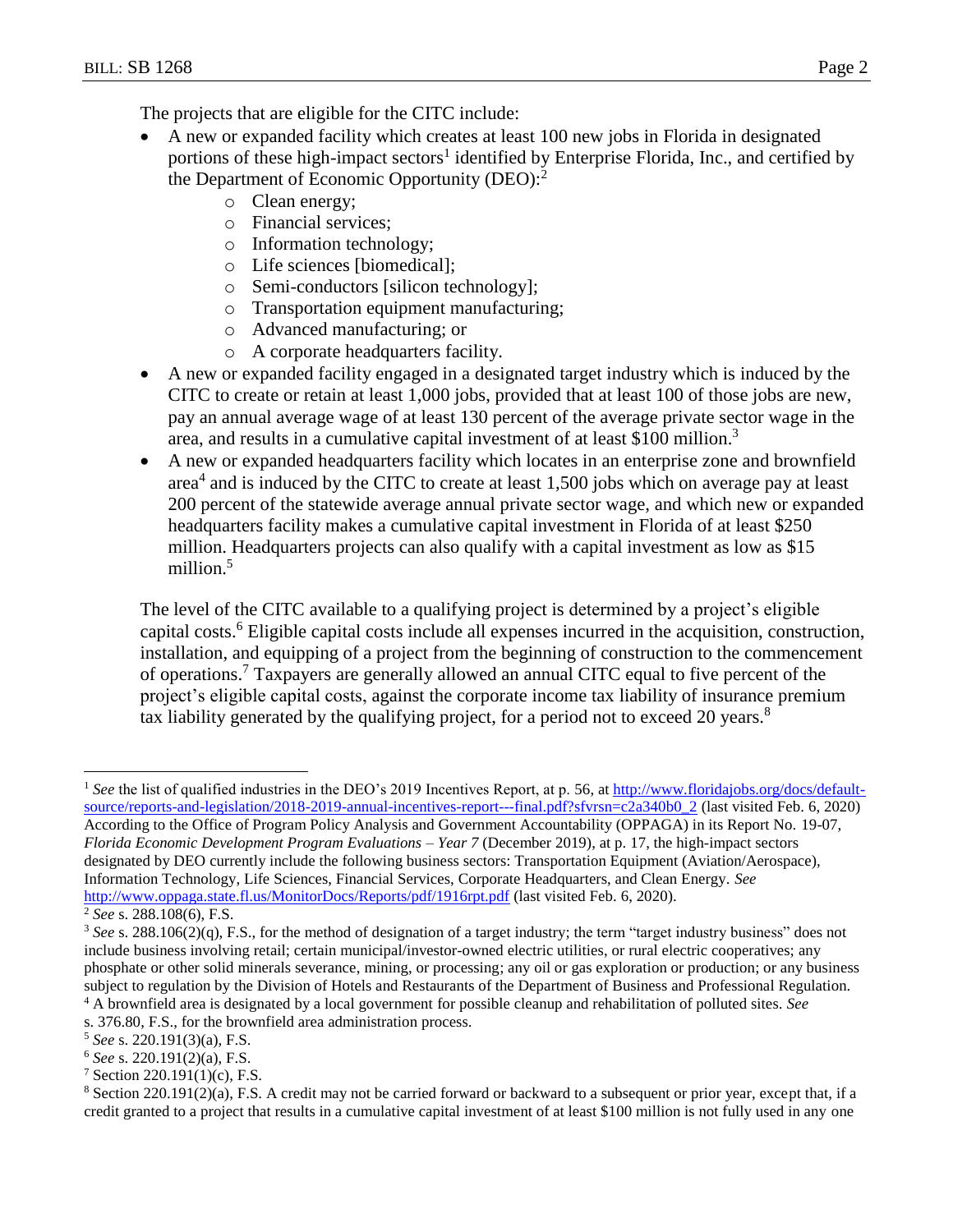$\overline{a}$ 

The annual CITC may not exceed the following percentages of the annual corporate income tax liability or the insurance premium tax liability generated by or arising out of a qualifying project:

- 100 percent for a qualifying project which results in a cumulative capital investment of at least \$100 million.
- 75 percent for a qualifying project which results in a cumulative capital investment of at least \$50 million but less than \$100 million.
- 50 percent for a qualifying project which results in a cumulative capital investment of at least \$25 million but less than \$50 million.<sup>9</sup>

# **III. Effect of Proposed Changes:**

SB 1268 expands the list of property that qualifies as a capital investment for purposes of the CITC to include intellectual property. Under the bill, the term "intellectual property" means a copyrightable project for which the eligible capital costs are principally paid directly or indirectly for the creation of the project.

The term "copyrightable project" includes, but is not limited to:

- A copyrightable software or multimedia application and its expansion content made available to an end user;
- Internal development platforms that support the production of multiple applications:
- Cloud-based services that support the functionality of multiple applications; and
- Copyrighted projects registered with the United States Copyright Office which include digital visualization and sound synchronization technologies.<sup>10</sup>

A copyrightable project constituting intellectual property under the bill may not be intended for distribution solely inside Florida, and at least 75 percent of the project's forecasted revenues must originate outside Florida.

For intellectual property projects, the eligible capital costs include wages, salaries, or other compensation paid to legal residents of Florida, as well as the cost of newly purchased software and hardware unique to the project, such as servers, data processing, and visualization technologies that are located in and exclusively used in Florida for the project. The annual average wage of project jobs must be at least 150 percent of the average private sector wage in the area. For intellectual property projects, the qualifying project may be made up of one or more projects with different start and completion dates.

Under the bill, for a qualifying business that establishes qualifying intellectual property projects, a CITC must be granted when the cumulative capital investment for multiple projects is an

year because of the qualifying business' insufficient tax liability, the unused amount may be used during the period beginning with the 21st year and ending with the 30th year, after the commencement of the project. 9 *Id*.

 $10$  Examples of such technology are computer graphic software and animation technology. For academic coursework in such technology, *see* the University of Florida's Digital Arts and Sciences program in the Herbert Wertheim College of Engineering at [https://www.cise.ufl.edu/academics/undergraduate/academic-programs/bachelors-degree-programs/#das](https://www.cise.ufl.edu/academics/undergraduate/academic-programs/bachelors-degree-programs/#das-degree)[degree](https://www.cise.ufl.edu/academics/undergraduate/academic-programs/bachelors-degree-programs/#das-degree) (last visited Feb. 6, 2020) and Stetson University's Undergraduate Catalog (2019-2010 Edition) at <https://catalog.stetson.edu/undergraduate/arts-sciences/computer-science/#coursestext> (last visited Feb. 6, 2020).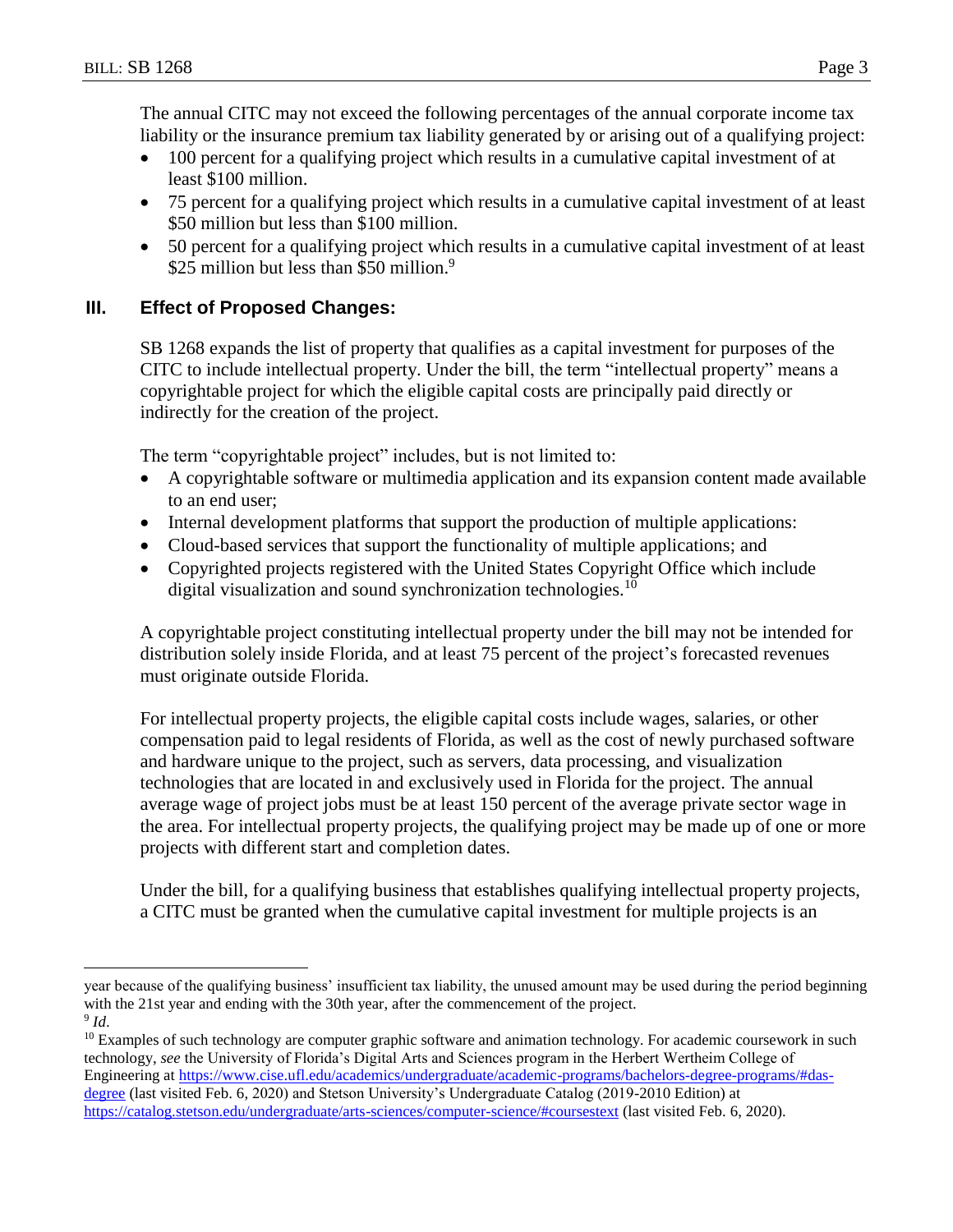aggregate of at least \$50 million annually for three years, and the capital investment for each individual project is at least \$3.75 million.

The CITC may be applied against the liability of a qualified business for corporate income tax and sales and other taxes, or a combination thereof, collected or accrued under ch. 220, F.S., or ch. 212, F.S., respectively. The amount of a CITC is equal to 20 percent of a qualified project's eligible capital costs.

Taxpayers that are unable to use a CITC in a single year due to insufficient tax liability of the qualifying business may be transfer or use any unused amount in any one year or years beginning with the year of the completion of the project and ending the ninth year after completion. Additionally, a taxpayer may elect to transfer unused CITC in any year, but taxpayers receiving credits must use them in the year received, and the credits may not be carried forward or backward. The bill does not limit the type or class of taxpayers that may receive unused CITC by transfer.

A transfer of CITC must be perfected using the procedure set forth in s. 220.191(2)(c), F.S., relating to notices from transferring taxpayers to the Department of Revenue (DOR) of a transfer, certification by the DOR of a transfer, and documentation required for application of the transferred tax credits.<sup>11</sup>

The bill expands the time frame set forth in s. 220.191(5), F.S., relating to the date a qualifying business must achieve and maintain its minimum employment goals prior to receiving a CITC. In addition to the current law requirement that this goal to be met by the project's commencement of operations, the bill provides that such goal may also be achieved by the project completion date.

The bill expands the time frame set forth in s. 220.191(6), F.S., relating to the certifying of a business by the DEO as eligible to receive CITC. In addition to the current law requirement that the DEO first certify a business as eligible for CITC prior to the commencement of its operations, the bill provides that DEO may alternatively certify such eligibility prior to the project's completion date.

The bill conforms cross references and other technical bill drafting conventions.

The bill is effective upon becoming a law.

# **IV. Constitutional Issues:**

A. Municipality/County Mandates Restrictions:

None.

<sup>&</sup>lt;sup>11</sup> *See* s. 220.191(2)(c), F.S. The written transfer statement must include: notification of the intent to transfer the tax credits to the transferee; the date the transfer is effective; the transferee's name, address, and federal taxpayer identification number; the tax period; and the amount of tax credits to be transferred. The DOR must, upon receipt of a conforming transfer statement, provide the transferee with a certificate reflecting the tax credit amounts transferred, and the transferee must attach a copy of the certificate to each tax return for which the transferee seeks to apply such tax credits.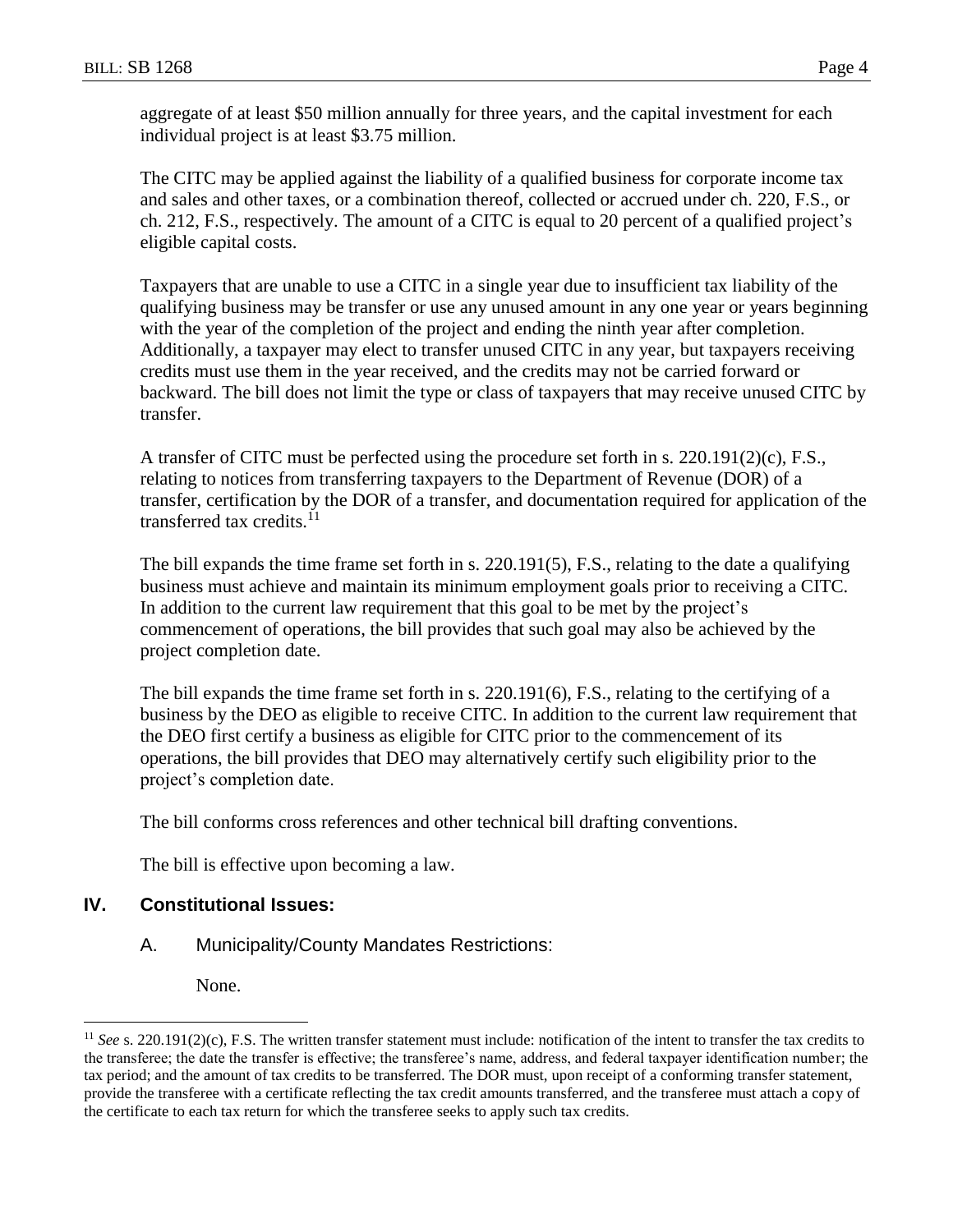B. Public Records/Open Meetings Issues:

None.

C. Trust Funds Restrictions:

None.

D. State Tax or Fee Increases:

None.

E. Other Constitutional Issues:

None.

## **V. Fiscal Impact Statement:**

A. Tax/Fee Issues:

None.

B. Private Sector Impact:

Qualifying businesses with a qualifying project that includes intellectual property created as part of its cumulative capital investment will be eligible for the CITC.

C. Government Sector Impact:

The Revenue Estimating Conference has not yet analyzed this bill. The Office of Economic and Demographic Research evaluated the economic benefits of the CITC program in 2017.<sup>12</sup> For the evaluation of the program, the return on investment (ROI) results from proportionally allocating the economic activity attributable to the program payments made by the state.<sup>13</sup>

The ROI for the CITC program in EDR's 2017 evaluation is .043, based on the state payment (tax credits granted) of  $$66.7$  million.<sup>14</sup> In its 2020 evaluation of the CITC program, the ROI is .27, based on the state's payment of \$79.3 million.<sup>15</sup> In both evaluations, the CITC program does not break even, however, the state generates enough revenues to recover a portion of its cost in the investment.<sup>16</sup>

<sup>12</sup> *See* <http://edr.state.fl.us/Content/returnoninvestment/ROISELECTPROGRAMS2017final.pdf>

<sup>&</sup>lt;sup>13</sup> *Id.* at p. 2; the evaluation method used by EDR "is similar to the scenario EDR typically reports and feels is most indicative of the program's real return in state revenues." *Id*., and *see also* pp. 9 to 13.

 $14$  *Id.* 

<sup>15</sup> *See* [http://www.edr.state.fl.us/Content//returnoninvestment/ROISELECTPROGRAMS2020final.pdf](http://www.edr.state.fl.us/Content/returnoninvestment/ROISELECTPROGRAMS2020final.pdf) (last visited Feb. 6, 2020).

<sup>16</sup> *Id*. at pp. 6 to 7. *See also* pp. 11 to 17.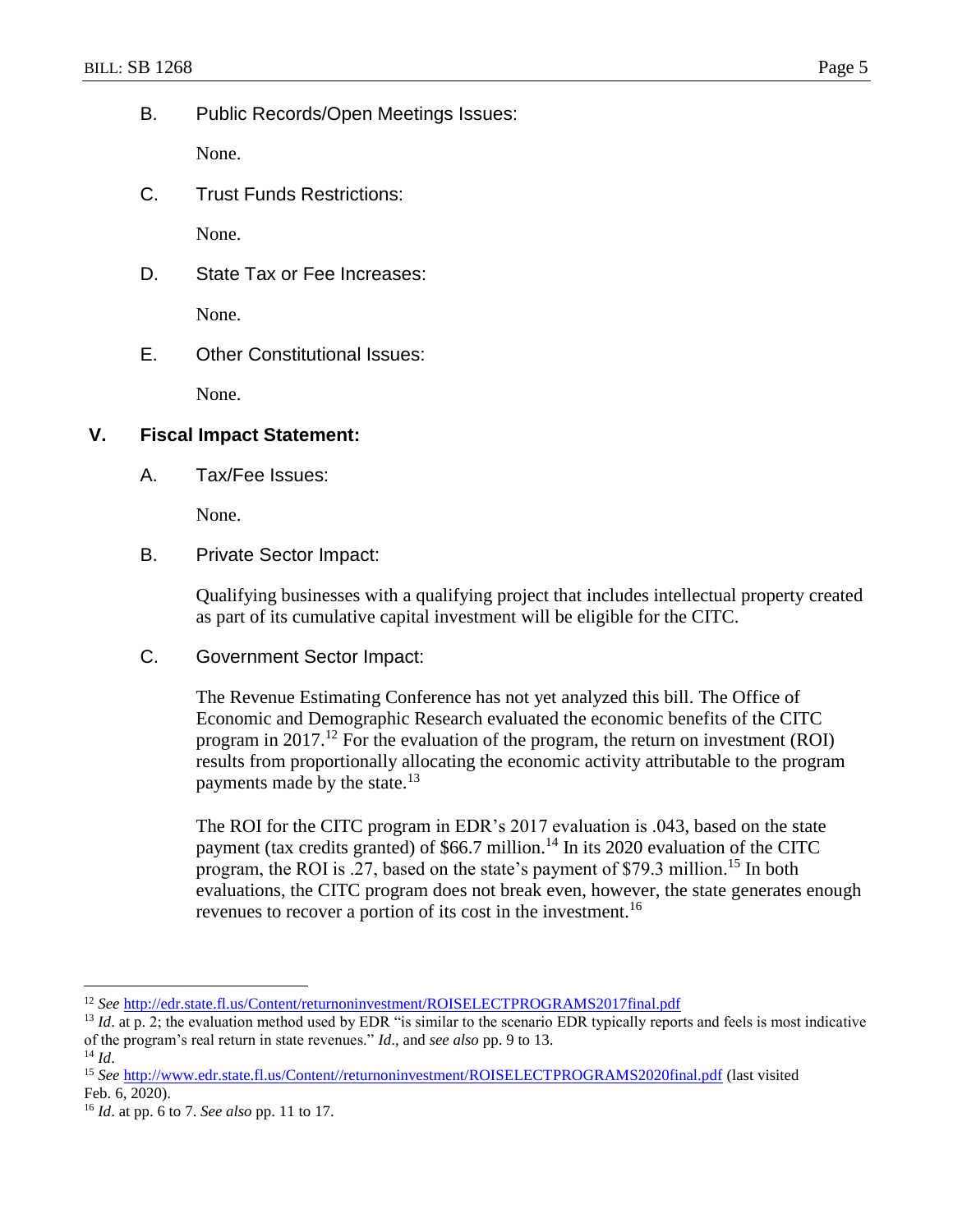EDR notes in its 2020 evaluation:

Since the CITC program's inception, fifty-three projects have applied, been approved, and are active CITC projects. Of the 53 projects, 20 have confirmed capital investment of at least the \$25 million threshold, with a total confirmed capital investment over the life of the program of over \$3.7 billion. There were 16 projects expected to have been able to utilize the credit within the review period based on potential job and capital investment milestones. Only twelve of the sixteen businesses have taken the credit since its inception. Of the over \$1.84 billion in potential credits [footnote omitted] that could have been taken by qualifying businesses to date, only \$269,074,090 has been taken, or 14.6 percent of the total potential. That is, there are still approximately \$1.57 billion in outstanding credits that could be claimed in future years.<sup>17</sup>

The Department of Revenue (DOR) notes various concerns about the measurement of a taxpayer's cumulative capital investment in eligible projects, including those that do not create intellectual property, as well as the calculation of and length of time for which a CITC may be granted.<sup>18</sup> The DOR estimates for Fiscal Year 2020-2021, the required modifications to its System for Unified Tax and its electronic services will cost approximately \$91,000.<sup>19</sup>

According to the DEO, the bill does not impact its technology systems.<sup>20</sup>

### **VI. Technical Deficiencies:**

None.

#### **VII. Related Issues:**

Under the bill, the time period for calculation of "cumulative capital investment" and "eligible capital costs" is expanded and will apply to all eligible projects, even those that do not include the creation of intellectual property. *See* lines 28 through 40. For example, project fees incurred prior to the beginning of construction of a building appear to qualify under the definition of "cumulative capital investment" revised by the bill. If such expansion is unintentional, consideration of an amendment may be appropriate to revise the terms "cumulative capital investment" and "eligible capital costs."

<sup>17</sup> *Id*. at p. 16.

<sup>18</sup> *See 2020 Agency Legislative Bill Analysis (Department of Revenue) for SB 1268*, Jan. 14, 2020 (on file with Senate Committee on Innovation, Industries, and Technology) at pp. 6 to 7.

<sup>19</sup> *Id*. at pp. 7 to 8.

<sup>20</sup> *See 2020 Agency Legislative Bill Analysis (Department of Economic Opportunity) for SB 1268*, Jan. 9, 2020 (on file with Senate Committee on Innovation, Industries, and Technology) at p. 6.